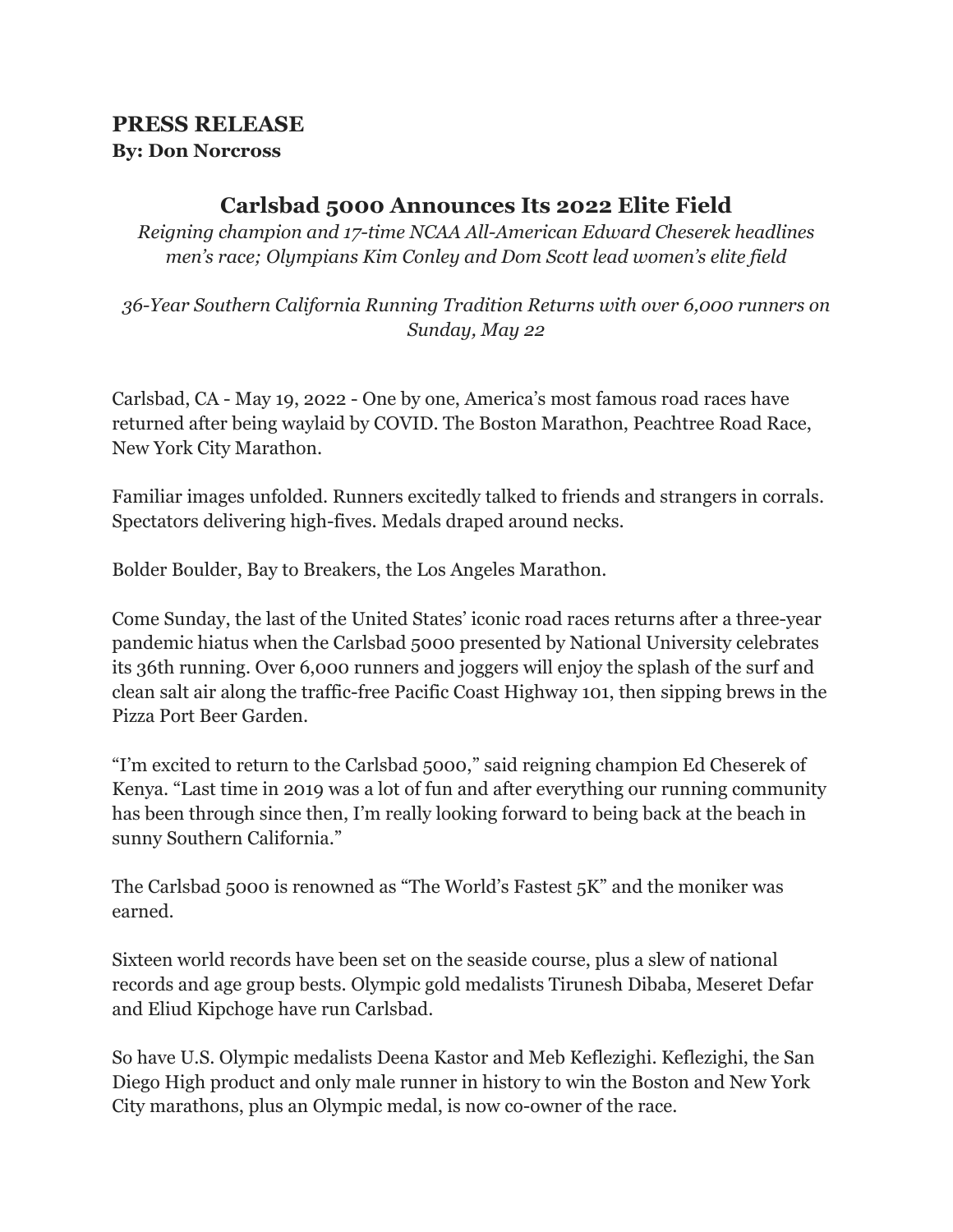"The San Diego community is very proud of the fact that Carlsbad hosts the world's most famous 5k race," said San Diego Track Club coach Paul Greer, a former sub-4-minute miler. "We're proud of the race. And local runners are endeared by the fact that Meb is involved in the event because he's one of our own."

Many people deserve credit for the Carlsbad 5000's success. Chief among them are Tim Murphy, the race's creator, Steve Scott, the former American mile record holder who designed the course, and the late Mike Long, the beloved man who built relationships with African athletes and recruited them.

When the race was first held in 1986, the 10K and marathon were road racing's popular distances. The 5K was considered a casual fun run.

"That's how innovative Tim was," said Scott. "He was going to start something when there wasn't anything there."

Scott not only designed the course. He won the first three races.

Another plus for The 'Bad: the race fell perfectly on the calendar, with the elite runners being in peak fitness after running the World Cross Country Championships. "The world records were produced by the quality of the fields and the expectations of running fast," said road racing historian and announcer Toni Reavis.

It may have been three years since the Carlsbad 5000 was held live (there was a virtual race in 2020), but all the charms will be back Sunday. The custom beer garden IPAs, the ocean views, the left-hand, downhill turn onto Carlsbad Village Drive, and the sprint to the finish.

The race's official charity is the Lucky Duck Foundation, a local non-profit dedicated to fighting homelessness in San Diego County.

"Homelessness is San Diego's number one social issue right now, and I couldn't be prouder to partner with Lucky Duck Foundation as an official charity of the Carlsbad 5000," said Keflezighi.

As in the past, the Carlsbad 5000 will feature a series of age-group races, starting with the Men's Masters at 6:55 am, the Women's Masters at 8:00 am, Open Men at 9:15 am, Open Women at 10:08 am, Junior Carlsbad Kids Mile at 11:20 am, Junior Carlsbad Kids Half-Mile at 12:13 pm, Elite Men at 1:20 pm and Elite Women at 1:23 pm.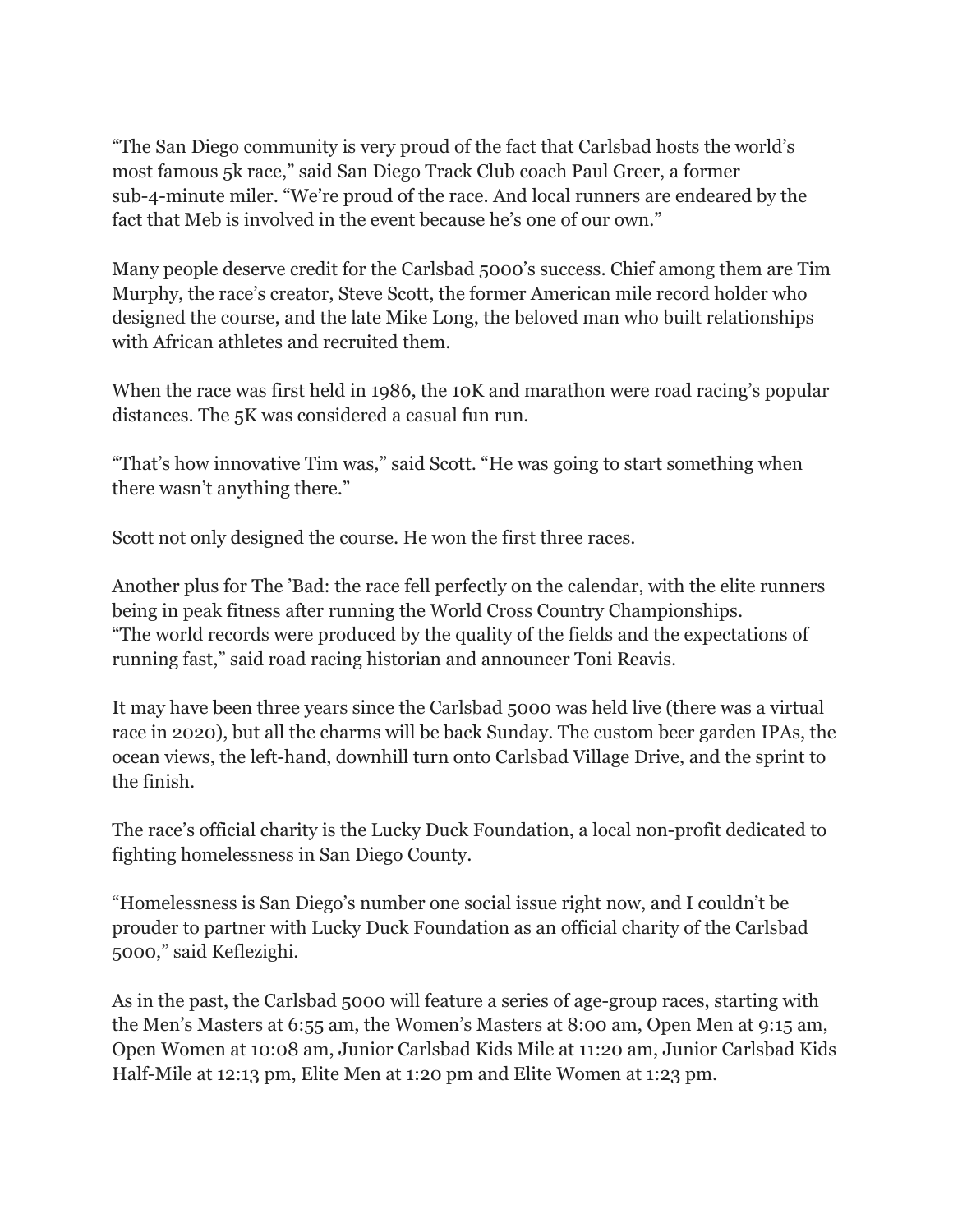The morning-long races create a cheering audience for the pros.

"That's the other thing that made the elites run fast," said Reavis. "The crowds." So after a three-year pause, the Carlsbad 5000 is back. For why the race continues to maintain its iconic appeal, Reavis said, "It's those ocean breezes, the lapping waves, the laid-back lifestyle. It is perfect for this little Southern California town which gets transformed into a race course."

For a complete race day schedule and more, visit [Carsbad5000.com.](http://carsbad5000.com/)

# **— Elite Rosters Follow —**

### **Elite Men**

*Bib Number , Name, Country, Career Highlight, Birthday*

- 1. Edward Cheserek, KENYA, Defending Champion . 17x NCAA Champion, 02/02/1994
- 2. Kasey Knevelbaad, USA Flagstaff, 13:24.98 5000M(i) Personal Best, 09/02/1996
- 3. Reid Buchanan, USA Mammoth, 2019 Pan American Games 10,000m Silver, 02/03/1993
- 4. Jose Santana Marin, MEXICO, 2019 Pan American Marathon Silver Medal, 09/03/1989
- 5. Eben Mosip, KENYA, Road 5k Debut, 12/31/2002
- 6. James Hunt, GREAT BRITAIN, 4-time Welsh Champion, 04/28/1996
- 7. Dennis Kipkosgei, Kenya, 2021 Philadelphia Broad Street 10 Miler Champion, 12/20/1994
- 8. Sean Robertson, USA, Butler University Athlete, 09/16/2001
- 9. Tate Schienbein, USA Portland, 2013 U.S. Junior Steeplechase Champion, 04/04/1994
- 10. Hosava Kretzmann, USA Flagstaff, AZ, 14:15 5000m PB, 09/02/1994
- 11. Dylan Belles, USA Flagstaff, AZ, 2X Olympic Trials Qualifier, 05/16/1993
- 12. Dylan Marx, USA, San Diego's Fastest Marathoner, 01/14/1992
- 13. Steven Martinez, USA Chula Vista, 2x U.S. Olympic Trials Qualifier, 09/15/1994
- 14. Spencer Johnson, USA San Diego, 14:39.09 (2022 Oxy Distance Carnival), 03/20/1995
- 15. August Pappas, USA San Diego, 14:05 PB, Big Ten Indoor Track Champs, 04/10/1993
- 16. Dillon Breen, USA San Diego, 14:43 Virtual Carlsbad 2020, 09/01/1992
- 17. Dante Capone, USA San Diego, Phd Student at Scripps Institute, 11/07/1996
- 18. Jack Bruce, AUSTRALIA, 13:28.57 5000m Best on Track, 08/31/1994

# **Elite Women**

*Bib Number , Name, Country, Career, Highlight, Birthday*

- 20. Kim Conley, USA, One of America's best 5000m runners, 03/14/1986
- 21. Dominique Scott, SOUTH AFRICA, Two-time Olympian, 05/24/1992
- 22. Grace Barnett, USA Mammoth, Silver at 2021 USATF 5k Championships, 05/29/1995
- 23. Carina Viljoen SOUTH AFRICA, 5k Road Racing Debut, 04/15/1997
- 24. Ayla Granados, USA Castro Valley, 15:53 Personal best, 09/18/1991
- 25. Biruktayit Degefa, ETHIOPIA, 2022 Crescent City 10k Champion, 09/09/1990